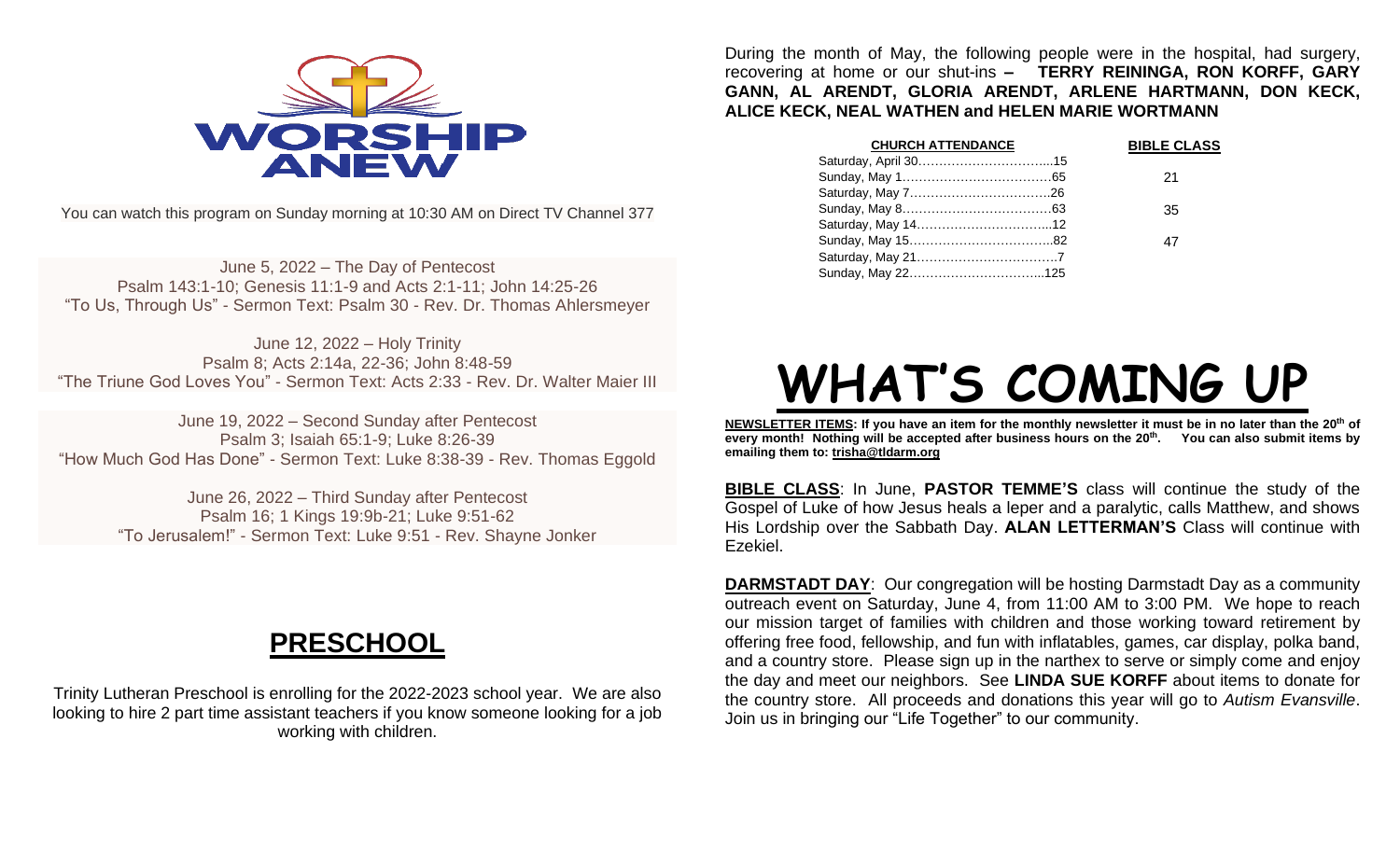**FOR SARAH'S AND ALL SARAH-ELIGIBLE LADIES**: The Sarah Bible Class will meet on Thursday, June 16 in the Fellowship Hall. Their topic will be on Christian Symbols. Class begins at 9:30 AM. Coffee, Treats and Fellowship available at 9:00 AM.

**175TH ANNIVERSARY SUNDAY**: Mark your calendar for Trinity Sunday on June 12 when we will celebrate the 175<sup>th</sup> anniversary of our congregation. Guest preacher will be **REV. MARTIN KELLER**, who was our pastor from 1994-2009. Following the service will be a catered meal in the fellowship hall.

#### **UPCOMING YOUTH EVENTS**:

Sat. June 4 - help with games at Darmstadt Day June 19 to July 2 - Christ Academy/Phoebe Academy at CTSFW, Fort Wayne July 9 to 13 - LCMS Youth Gathering Houston, TX July 26 to 29 - Higher Things Youth Conference Valparaiso, U.

**CUSTODIAN**: We will have a need for a custodian for both the church and the preschool this fall. The position will be for roughly 10-12 hours per week. If you are interested, please contact **ALAN LETTERMAN** at 812/459-3005 or the church office at 812/867-5279.

### **THANKS**

I would like to "thank" the two families that have donated the wine for our communion for ten years. I buy enough for one year as I can get a better price by doing it that way. If anyone is interested in donating toward the wine purchase for the coming year it is \$185.97. If you want to do this, please see or call **LINDA RAE KORFF**, (812) 477-4078.

The Family of Clyde Broderhausen appreciate all the blessings shown upon him at his Celebration of Life. The loving hands that prepared and served the meal, the thoughtful worded tribute spoken by Pastor Temme, the many expressions of love both written and spoken at his viewing. The staff and care givers at North River Health Campus who gave him loving care not only as a resident, but as a friend. The surprise arrival of his many co-workers and friends traveling from Gibson County ARC despite their challenges, with sincere smiles and shared love for their friend. He will be missed.

Thanks again, the **CLYDE BRODERHAUSEN FAMILY**



#### "CHEERS & TEARS"

Cheers to JACKSON HOFFHERR, who was baptized at Trinity on May 7<sup>th</sup>. He is the son of **JONATHAN & KAYLA HOFFHERR**.

Cheers to our Pre-K Graduates: **ABI, TYSON, KENNEDY, TRENTON, RORI, ALYSSA, KINGSTON, & BENJAMIN**. Good Luck at the Big Kid's School.

Cheers to our 2022 Confirmands:

#### **CHASE THOMPSON GANN & JOSEPH WAYNE KNEA**

Cheers to our Graduates: **JOSEPH KNEA**(ELS), **SILAS TEMME**(homeschooled) & **SAMUEL OTTO**(homeschooled). Congratulations!

Cheers to the **HANDBELLS, CHOIR, MUSICIANS, PARISH FELLOWSHIP BOARD, PASTOR TEMME, PASTOR KNEA,** and the **CONGREGATION & VISITORS** who made Confirmation Day and the Confirmation Reunion special.



Tears to the Family and Friends of:

**MELINDA CLARK, who died on May 7th.** 

CLYDE BRODERHAUSEN, who died on May 8<sup>th</sup>.